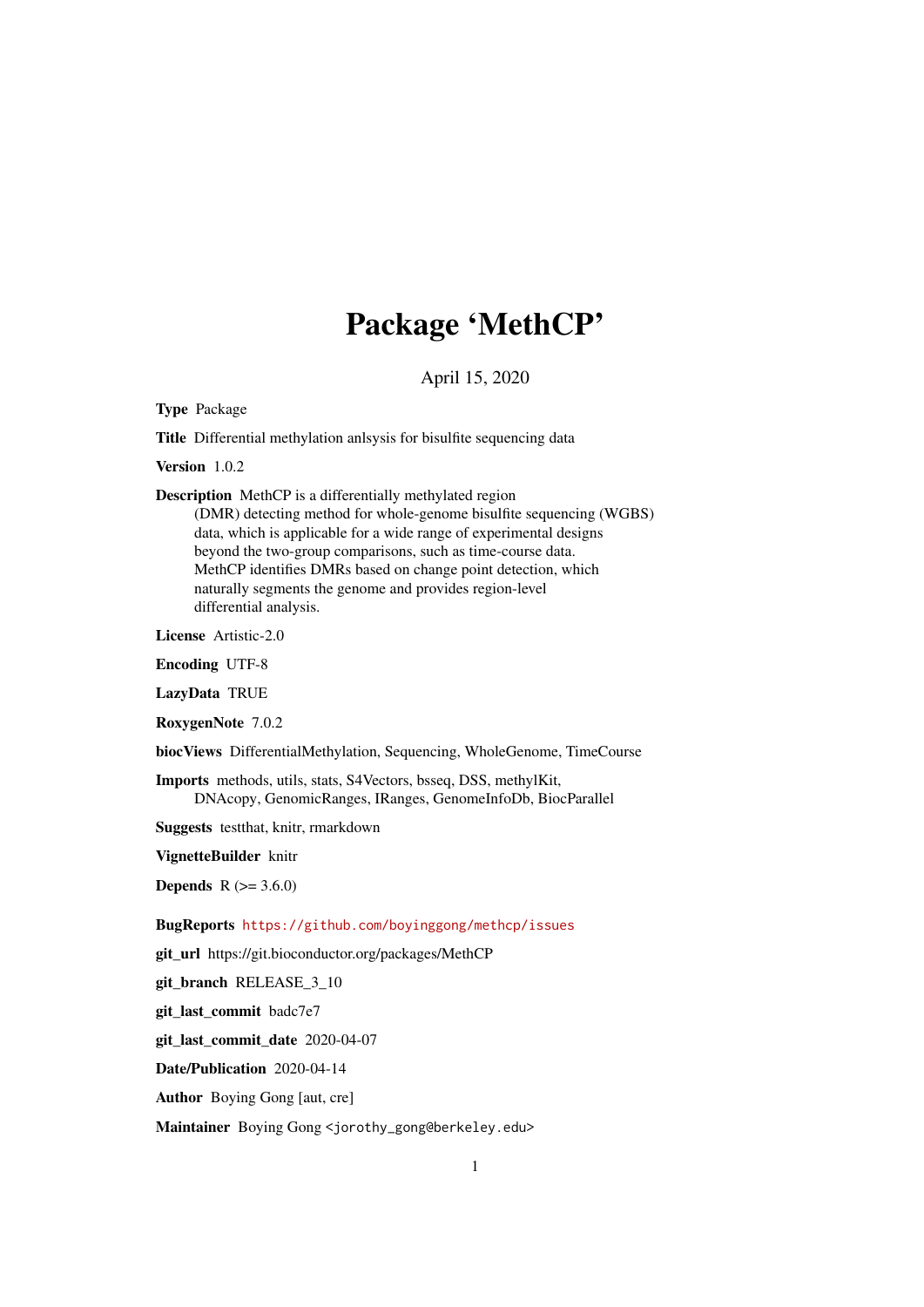## <span id="page-1-0"></span>R topics documented:

| Index | 13 |
|-------|----|

| calcLociStat | Calculate the per-cytosine statistics for simple two-group compar- |
|--------------|--------------------------------------------------------------------|
|              | isons.                                                             |

#### Description

calcLociStat calculates per-cytosine based statistics between two population groups.

#### Usage

```
calcLociStat(
   bs.object, group1, group2, test = c("DSS", "methylKit"))
```
#### Arguments

| bs.object | a BSseq object from the bsseq package.                                            |
|-----------|-----------------------------------------------------------------------------------|
| group1    | a character vector containing the sample names of the treatment group.            |
| group2    | a character vector containing the sample names of the control group.              |
| test      | a character string containing the names of the test to be performed per cytosine. |

#### Details

For each cytosine, calcLociStat calculates a statistics using either package DSS or methylKit to test the differences between two groups, and returns a MethCP object. For customized per-cytosine statistics, please use the function methcpFromStat. The input bs.object is a BSseq object from the bsseq package which contains the raw data including coverges, methylated counts and position infomation for every cytosine in the dataset.

#### Value

a MethCP object that is not segmented.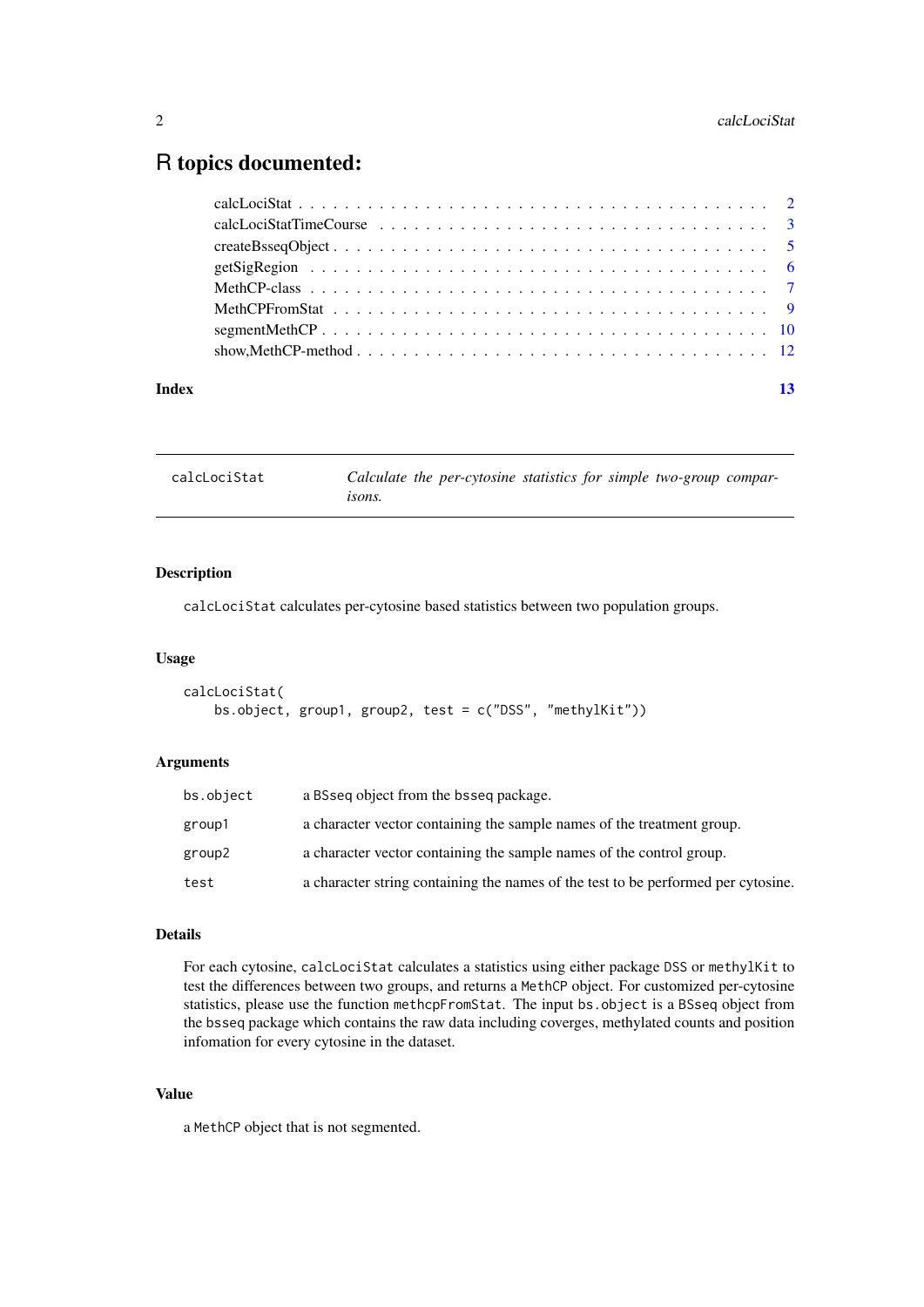#### <span id="page-2-0"></span>calcLociStatTimeCourse 3

#### Examples

```
library(bsseq)
library(GenomicRanges)
library(IRanges)
set.seed(0286374)
# Similate a small dataset with 11 cyotsine and 6 samples,
# 3 in the treatment group and 3 in the control group. The
# methylation ratio are generated using Binomial distribution
# with probability 0.3.
nC <- 2000
sim\_cov \le -rnbinom(6*nC, 5, 0.5) + 5sim_M <- vapply(
    sim\_cov, function(x) rbinom(1, x, 0.3),
    FUN.VALUE = numeric(1)sim_cov <- matrix(sim_cov, ncol = 6)
sim\_M \leftarrow matrix(sim\_M, ncol = 6)# methylation ratios in the DMRs in the treatment group are
# generated using Binomial(0.7)
DMRs <- c(600:622, 1089:1103, 1698:1750)
sim_M[DMRs, 1:3] <- vapply(
    sim_cov[DMRs, 1:3], function(x) rbinom(1, x, 0.7),
    FUN.VALUE = numeric(1)# sample names
sample_names <- c(paste0("treatment", 1:3), paste0("control", 1:3))
colnames(sim_cov) <- sample_names
colnames(sim_M) <- sample_names
# create a bs.object
bs_object <- BSseq(gr = GRanges(
    seqnames = "Chr01", IRanges(
       start = (1: nC)*10, width = 1)),
    Cov = sim\_cov, M = sim\_M, sampleNames = sample_names)
methcp_obj1 <- calcLociStat(
    bs_object,
    group1 = paste0("treatment", 1:3),group2 = paste0("control", 1:3),test = "DSS")
methcp_obj2 <- calcLociStat(
   bs_object,
    group1 = paste0("treatment", 1:3),group2 = paste0("control", 1:3),test = "methylKit")
```
calcLociStatTimeCourse

*Calculate the per-cytosine statistics for time-course data.*

#### Description

For each cytosine, calcLociStatTimeCourse fits a linear model on the arcsin-tranformed methylation ratios, and test the differences of the slope between the treatment and the control group.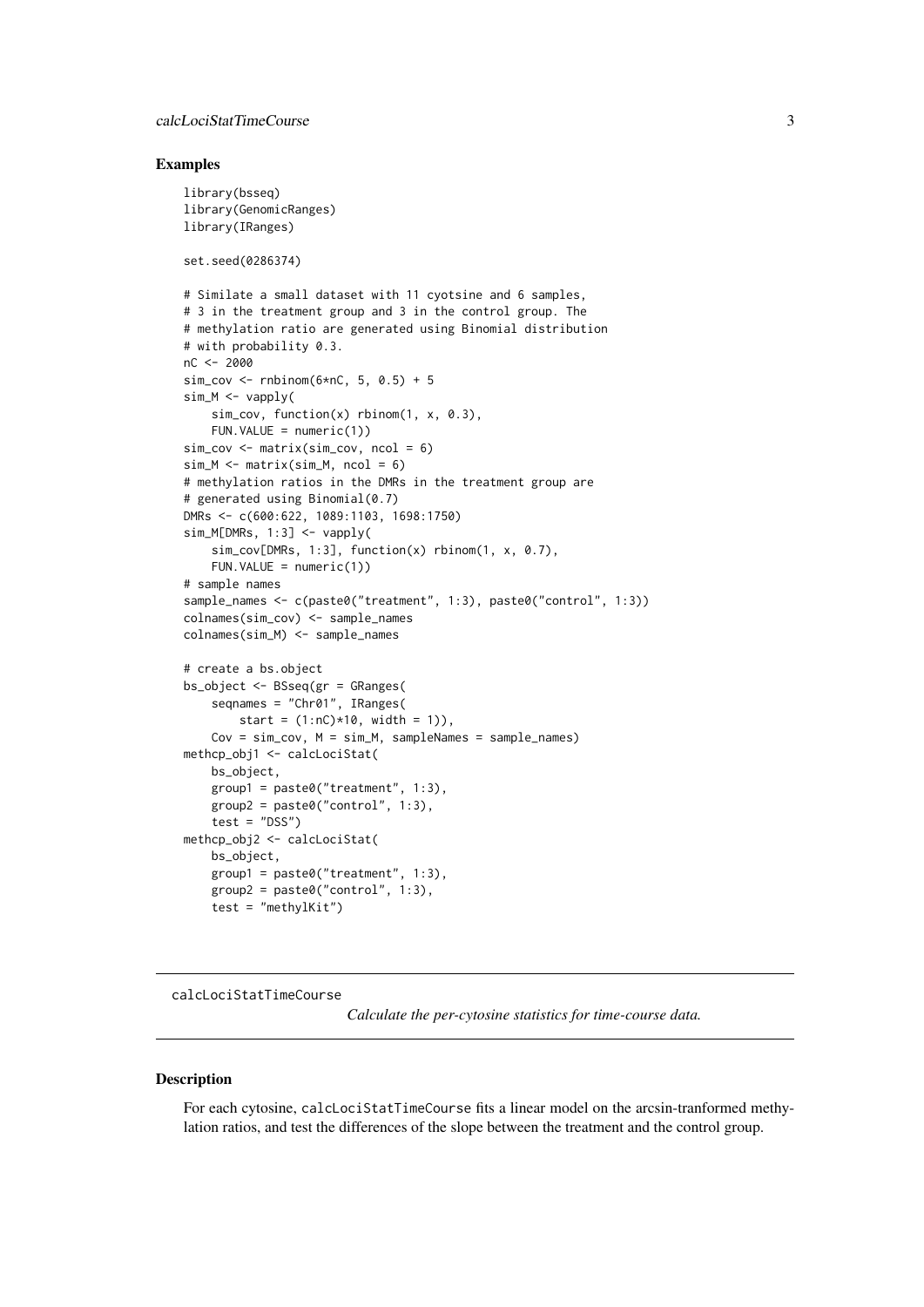#### Usage

```
calcLociStatTimeCourse(
   bs.object, meta, force.slope = FALSE)
```
#### Arguments

| bs.object   | a BSseq object from the bsseq package.                                                                                                                |
|-------------|-------------------------------------------------------------------------------------------------------------------------------------------------------|
| meta        | a data.frame. See details.                                                                                                                            |
| force.slope | if TRUE, we force the slope in the linear model to be the same between two<br>conditions. Otherwise, the slopes are fitted separately but not tested. |

#### Details

bs.object is a BSseq object from the bsseq package, which contains the raw data including coverges, methylated counts and position infomation for every cytosine in the dataset. meta must contain columns named Condition, Time and SampleName in the dataframe. They are used to fit the linear model.

#### Value

A MethCP object that is not segmented.

```
library(bsseq)
# Simulate a small dataset with 2000 cyotsine and 10 samples,
# 5 in the treatment group and 5 in the control group. The
# methylation ratio are generated using Binomial distribution
# with probability 0.3, 0.4, 0.5, 0.6 and 0.7 for 5 time points.
nC <- 2000
nsamples <- 5
sim\_cov \le -rnbinom(10*nC, 5, 0.5) + 5sim_cov <- matrix(sim_cov, ncol = 10)
time_point <- rep(1:nsamples, 2)
ratios <- time_point/10 + 0.2
sim_M <- sapply(1:(2*nsamples), function(i){
    sapply(sim_cov[, i], function(j) rbinom(1, j, ratios[i]))
})
sim_M <- matrix(sim_M, ncol = 2*nsamples)
# methylation ratios in the DMRs in the treatment group are
# generated using Binomial(0.3)
DMRs <- c(600:622, 1089:1103, 1698:1750)
sim_M[DMRs, 1:5] <- sapply(
    sim\_cov[DMRs, 1:5], function(x) rbinom(1, x, 0.3))
# sample names
sample_names <- c(paste0("treatment", 1:nsamples),
paste0("control", 1:nsamples))
colnames(sim_cov) <- sample_names
colnames(sim_M) <- sample_names
# create a bs.object
bs_object_ts <- BSseq(gr = GRanges(
    seqnames = "Chr01", IRanges(
       start = (1:nC)*10, width = 1)),
    Cov = sim\_cov, M = sim\_M, sampleNames = sample_names)
```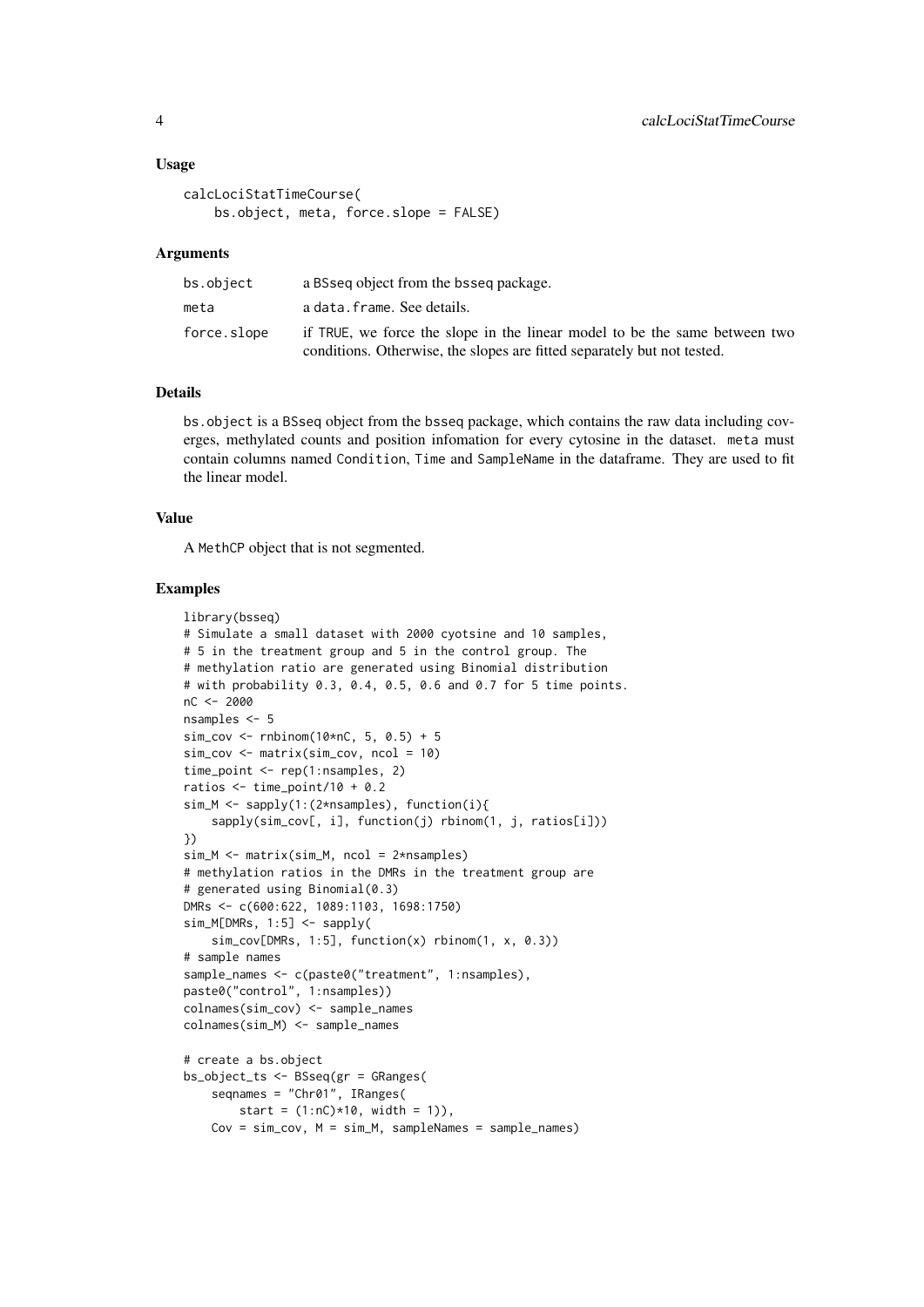#### <span id="page-4-0"></span>createBsseqObject 5

```
DMRs_pos_ts <- DMRs*10
meta <- data.frame(
   Condition = rep(
       c("treatment", "control"),
       each = nsamples),
    SampleName = sample_names,
    Time = time_point)
obj_ts <- calcLociStatTimeCourse(bs_object_ts, meta)
obj_ts
```
createBsseqObject *Helper function to read text files and create a bsseq object.*

#### Description

Create a bsseq object when the data for each sample is stored in a separate text file.

#### Usage

```
createBsseqObject(
   files, sample_names,
   chr_col, pos_col, m_col, cov_col, header = TRUE)
```
#### Arguments

| files            | a charactor vector of file names with full path to the file.                                                        |
|------------------|---------------------------------------------------------------------------------------------------------------------|
| sample_names     | a charactor vector of sample names. It should have the same length as files<br>vector.                              |
| $chr_{col}$      | name or index of the chromosome column in data files.                                                               |
| pos_col          | name or index of the position column in data files.                                                                 |
| $m_{\text{col}}$ | name or index of the methylated counts column.                                                                      |
| $cov_{c}$ col    | name or index of the coverage counts column.                                                                        |
| header           | a logical value indicating whether the file contains the names of the variables as<br>its first line. dedault TRUE. |

#### Value

a MethCP object that is not segmented.

#### Examples

```
library(bsseq)
# The dataset is consist of 6 samples. 3 samples are H2A.Z mutant
# plants, and 3 samples are controls.
sample_names <- c(
   paste0("control", seq_len(3)),
    paste0("treatment", seq_len(3))
\lambda
```
# Get the vector of file path and names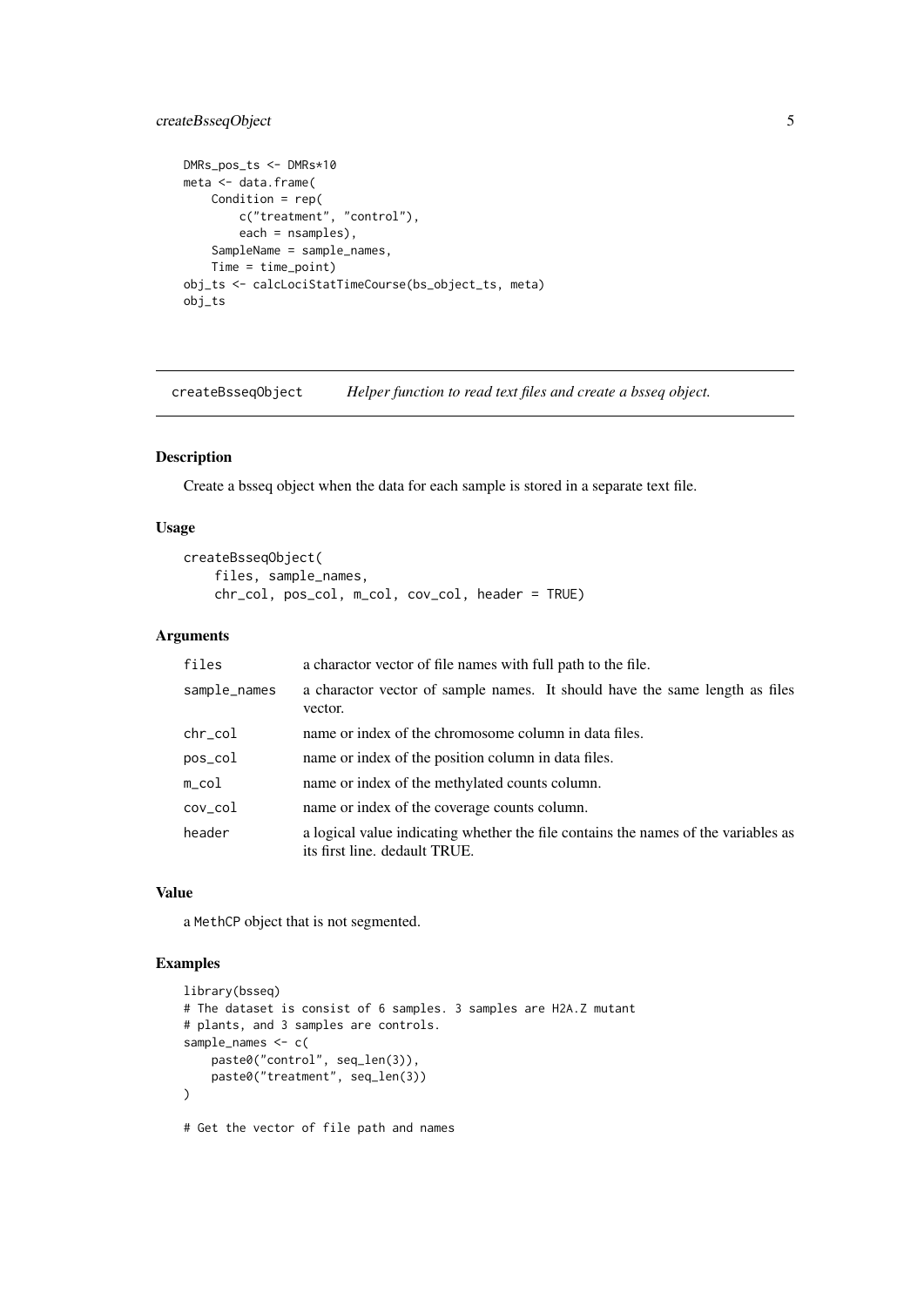```
raw_files <- system.file(
    "extdata", paste0(sample_names, ".txt"), package = "MethCP")
# load the data
bs_object <- createBsseqObject(
    files = raw_files, sample_names = sample_names,
    chr\_col = 'Chr', pos\_col = 'Pos', m\_col = "M", cov\_col = 'Cov')
```
getSigRegion *Obtain the significant DMRs.*

#### Description

getSigRegion returns the significant DMRs giving the segmented MethCP object.

#### Usage

getSigRegion( object, sig.level =  $0.01$ , mean.coverage = 1, mean.diff =  $0.1$ , nC.valid =  $10$ )

#### Arguments

| object        | a MethCP object that is segmented using function segmentMethCP.        |
|---------------|------------------------------------------------------------------------|
| sig.level     | significance level to call a region DMR.                               |
| mean.coverage | The minimum average coverage required for the reported DMRs.           |
| mean.diff     | The minimum differences between groups required for the reported DMRs. |
| nC.valid      | number of valid cytosines required for the reported DMRs.              |

#### Value

a data.frame containing the DMRs.

```
library(bsseq)
# Simulate a small dataset with 2000 cyotsine and 6 samples,
# 3 in the treatment group and 3 in the control group. The
# methylation ratio are generated using Binomial distribution
# with probability 0.3.
nC <- 2000
sim\_cov \leftarrow rnbinom(6*nC, 5, 0.5) + 5sim_M <- vapply(
    sim\_cov, function(x) rbinom(1, x, 0.3), FUN.VALUE = numeric(1))
sim_cov <- matrix(sim_cov, ncol = 6)
sim_M < - matrix(sim_M, ncol = 6)
# methylation ratios in the DMRs in the treatment group are
# generated using Binomial(0.7)
DMRs <- c(600:622, 1089:1103, 1698:1750)
sim_M[DMRs, 1:3] <- vapply(
    sim_cov[DMRs, 1:3], function(x) rbinom(1, x, 0.7),
```
<span id="page-5-0"></span>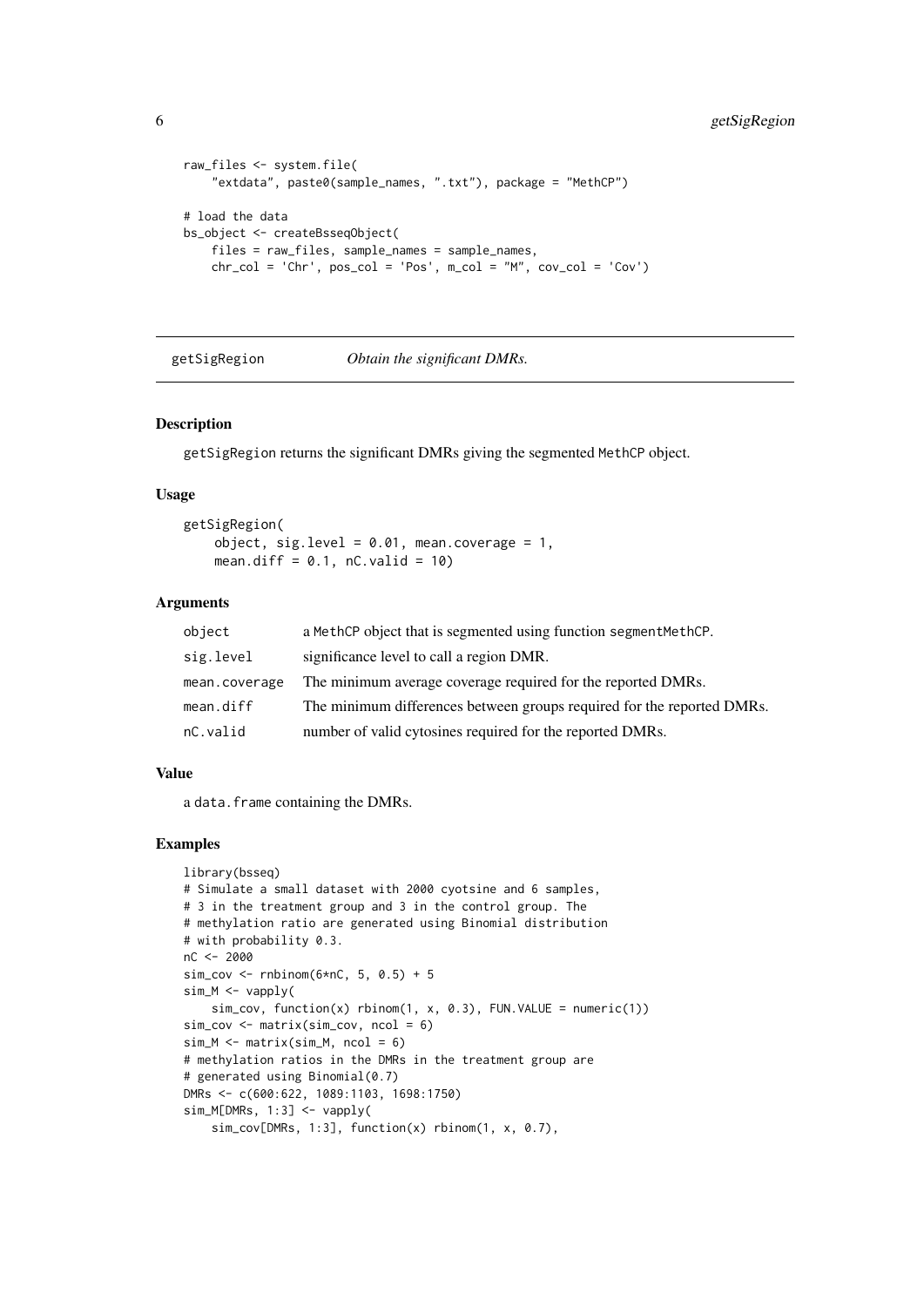#### <span id="page-6-0"></span>MethCP-class 7

```
FUN.VALUE = numeric(1)# sample names
sample_names <- c(paste0("treatment", 1:3), paste0("control", 1:3))
colnames(sim_cov) <- sample_names
colnames(sim_M) <- sample_names
# create a bs.object
bs_object <- BSseq(gr = GRanges(
    seqnames = "Chr01",
    IRanges(start = (1:nC)*10, width = 1)).
    Cov = sim\_cov, M = sim\_M, sampleNames = sample_names)
DMRs_pos <- DMRs*10
methcp_obj1 <- calcLociStat(
   bs_object,
   group1 = paste0("treatment", 1:3),group2 = paste0("control", 1:3),test = "DSS")
methcp_obj1 <- segmentMethCP(
   methcp_obj1, bs_object,
   region.test = "weighted-coverage")
methcp_res1 <- getSigRegion(methcp_obj1)
```
MethCP-class *Class* MethCP

#### Description

A class for performing DMR (differentially methylated region) detection analysis using method MethCP on whole genome bisulfite sequencing data.

The constructor function for MethCP objects.

#### Usage

```
MethCP(
  test = NA_character_,
  group1 = NA,
  group2 = NA,
  chr,
  pos,
  pvals,
  effect.size
)
MethCP(
    test = NA_character_, group1 = NA, group2 = NA, chr, pos,
    pvals, effect.size)
```
#### Arguments

| test   | a character string of the name of the per-cytosine statistics.         |
|--------|------------------------------------------------------------------------|
| group1 | a character vector containing the sample names of the treatment group. |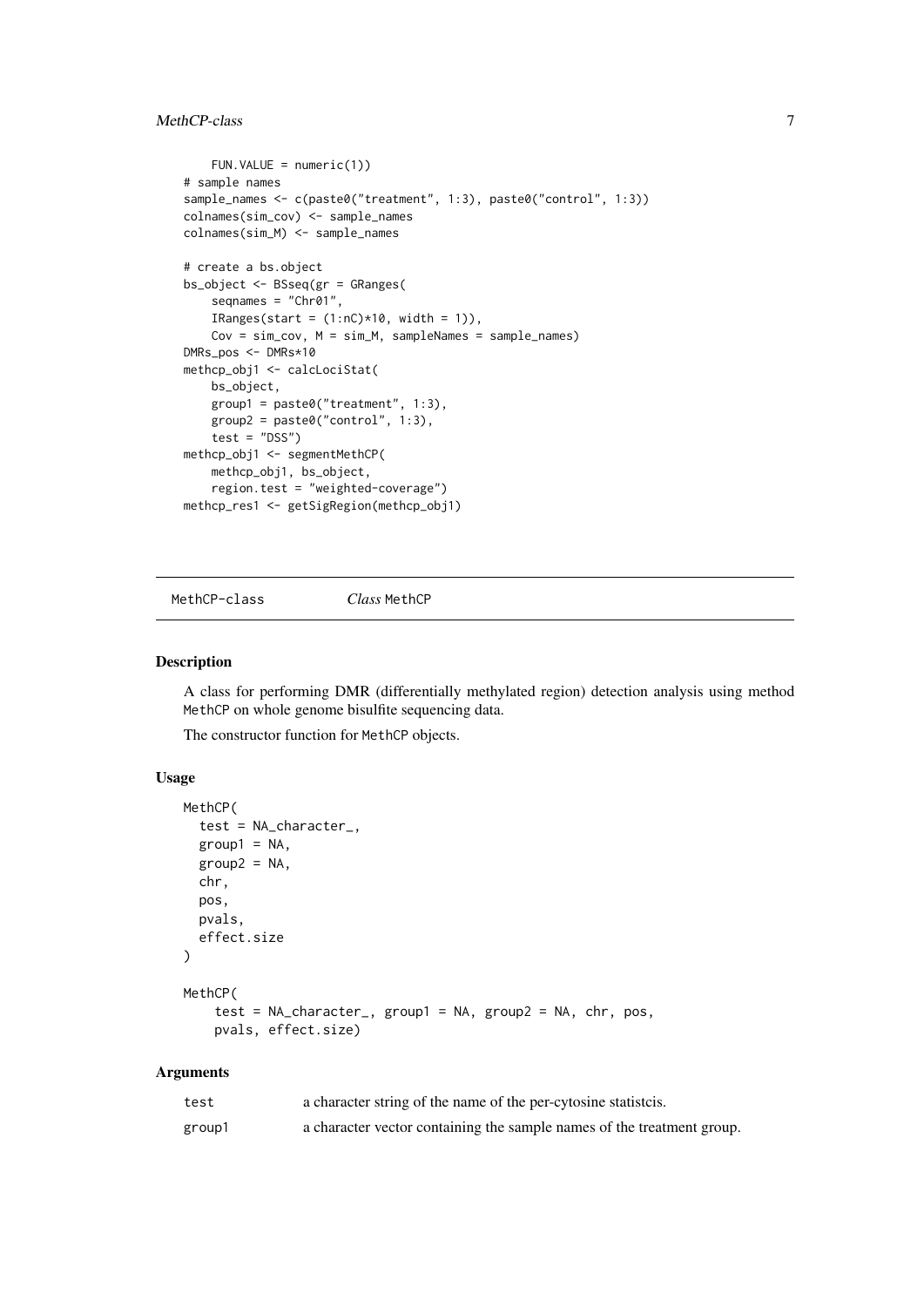| group2      | a character vector containing the sample names of the control group. |
|-------------|----------------------------------------------------------------------|
| chr         | a character vector containing the cytosine chromosome information.   |
| pos         | a numeric vector containing the cytosine positions.                  |
| pvals       | a numeric vector containing the p-values for each cytosine.          |
| effect.size | a numeric vector containing the effect sizes for each cytosine.      |

#### Details

If not specified by function calcLociStatTimeCourse, calcLociStat, the parameter test can be set to any user-specified string indicating the name of the test performed.

In the cases where the goal is not to compare between treatment and control groups, parameter group1 and group2 can be set to NA.

If generated by calcLociStat, parameter stat will be a GRangesList object where each element in the list contains statistics for each of the chromosome in the dataset.

#### Value

A MethCP objects.

#### Slots

test a character string of the name of the per-cytosine statistcis.

group1 a character vector containing the sample names of the treatment group.

group2 a character vector containing the sample names of the control group.

stat a GRangesList object containing the results of per-cytosine tests.

segmentation a GRanges object containing the segments and their infomation such as regionbased statistics, coverages, etc.

```
obj <- MethCP(
   test = "myTest",
    group1 = paste0("Treatment", 1:3),
    group2 = paste0("Control", 1:3),chr = rep("Chr01", 5),
    pvals = c(0, 0.1, 0.9, NA, 0.02),
    pos = c(2, 5, 9, 10, 18),effect.size = c(1, -1, NA, 9, Inf)# MethCP will omit the NAs and infinite values.
obj
```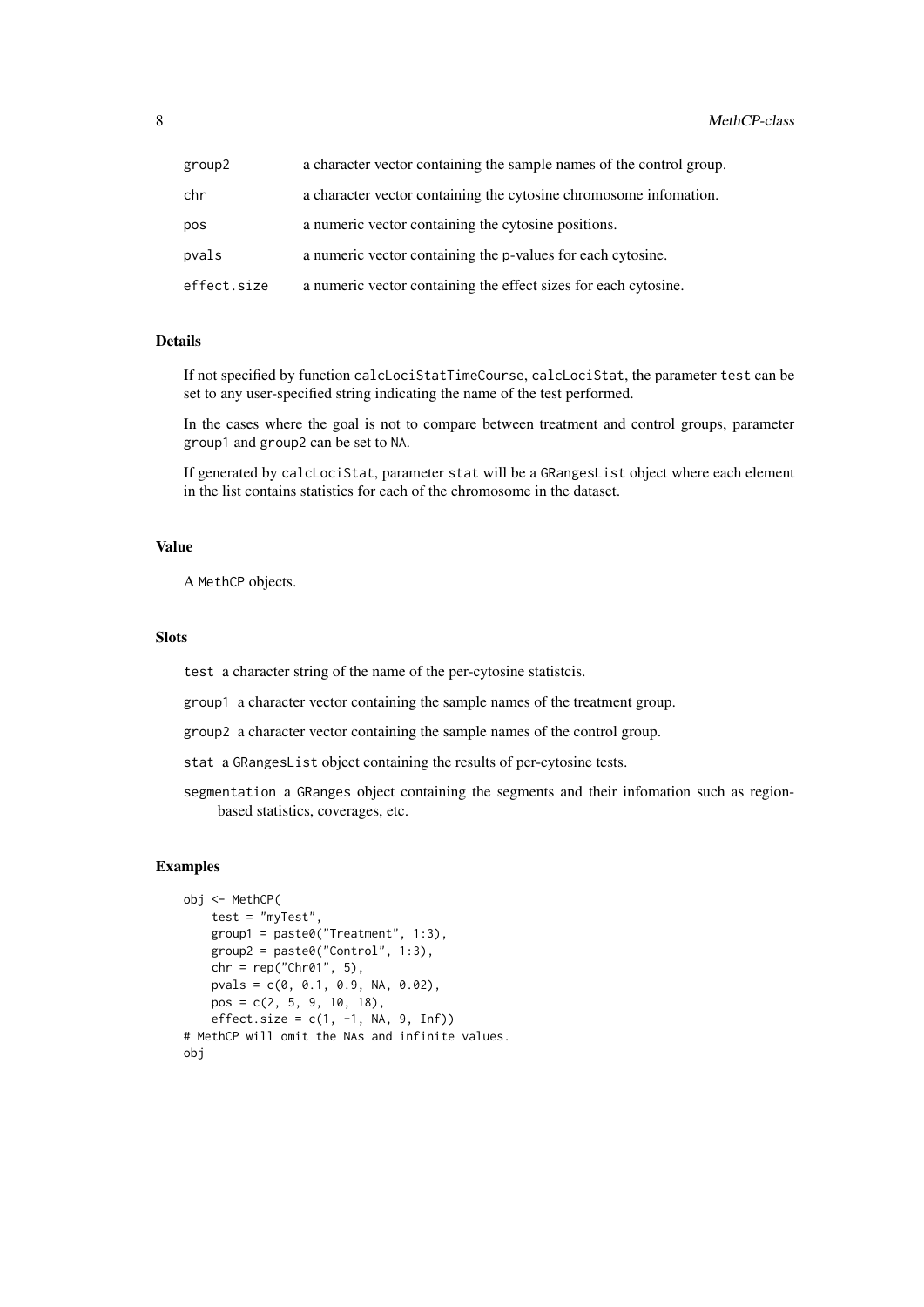<span id="page-8-0"></span>

#### Description

Given the per-cytosine based p-values and effect sizes, MethCPFromStat create a MethCP object for segmentation.

#### Usage

```
MethCPFromStat(
 data,
  test.name,
  pvals.field = "pvals",
  effect.size.field = "effect.size",
  seqnames.field = c("seqnames", "seqname", "chromosome", "chrom", "chr",
    "chromosome_name", "seqid"),
 pos.field = "pos"
)
```
#### Arguments

| data              | a data.frame or GPos or GRanges object.                                                                                                                                                                                                                                                                                                                                                                                               |
|-------------------|---------------------------------------------------------------------------------------------------------------------------------------------------------------------------------------------------------------------------------------------------------------------------------------------------------------------------------------------------------------------------------------------------------------------------------------|
| test.name         | a character string containing the name of the test to be performed per cytosine.                                                                                                                                                                                                                                                                                                                                                      |
| pvals.field       | A character vector of recognized names for the column (if 'data' is a data.frame)<br>or meta data column (is 'data' is GPos or GRanges object) in 'data' that contains<br>the p-value.                                                                                                                                                                                                                                                |
| effect.size.field |                                                                                                                                                                                                                                                                                                                                                                                                                                       |
|                   | A character vector of recognized names for the column (if 'data' is a data.frame)<br>or meta data column (is 'data' is GPos or GRanges object) in 'data' that contains<br>the effect size.                                                                                                                                                                                                                                            |
|                   | sequames field A character vector of recognized names for the column in 'data' that contains<br>the chromosome name (sequence name) associated with each position. Only<br>the first name in sequames field that is found in colnames (data) is used. If no<br>one is found, then an error is raised. This column is only used when 'data' is a<br>data.frame. Otherwise, chromosome name is obtained from GPos or GRanges<br>object. |
| pos.field         | A character vector of recognized names for the column in df that contains the<br>position integer associated with each position. Only the first name in pos.field<br>that is found in colnames (data) is used. If no one is found, then an error is raised.<br>This column is only used when 'data' is a data.frame. Otherwise, position is<br>obtained from GPos or GRanges object.                                                  |

### Value

a MethCP object that is not segmented.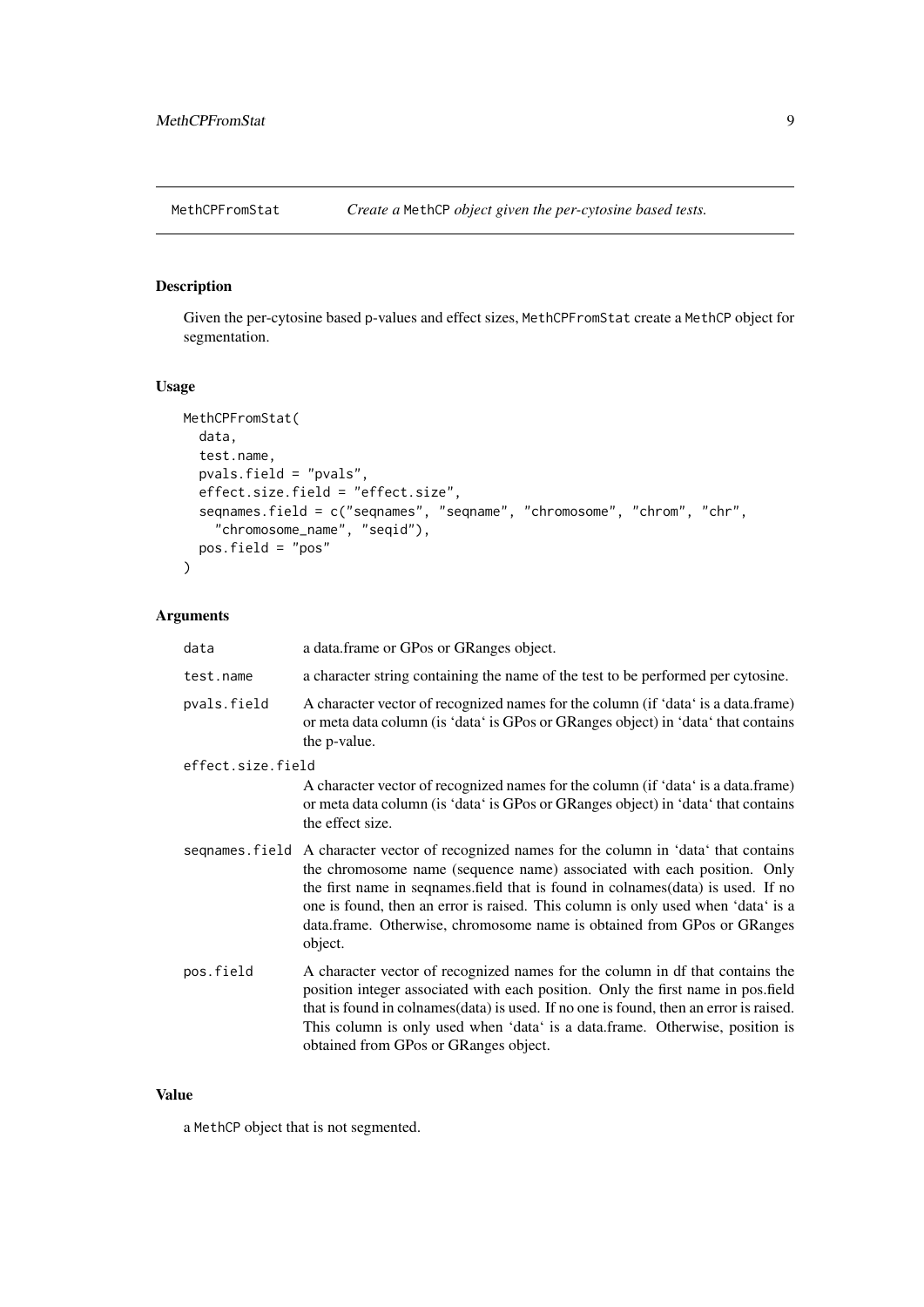#### Examples

```
# ====== construct using data frame
data <- data.frame(
   chr = rep("Chr@1", 5),pos = c(2, 5, 9, 10, 18),
    effect.size = c(1, -1, NA, 9, Inf),pvals = c(0, 0.1, 0.9, NA, 0.02))
obj <- MethCPFromStat(
   data, test.name="myTest",
    pvals.field = "pvals",
    effect.size.field="effect.size",
    seqnames.field="chr",
    pos.field="pos"
\lambda# ====== construct using GRanges
library(GenomicRanges)
data <- GRanges(
    "Chr01", IRanges(c(2, 5, 9, 10, 18), c(2, 5, 9, 10, 18)),
    pvals=c(0, 0.1, 0.9, NA, 0.02), effect.size = c(1,-1, NA, 9, Inf))
obj <- MethCPFromStat(
    data, test.name="myTest",
    pvals.field = "pvals",
    effect.size.field="effect.size"
\lambda
```
segmentMethCP *Perform segmentation on a* MethCP *object.*

#### Description

Perform CBS algorithm that segments the genome into similar levels of sigficance.

#### Usage

```
segmentMethCP(
   methcp.object, bs.object,
   region.test = c("fisher", "stouffer", "weighted-variance", "weighted-coverage"),
   min.width = 2, sig.level = 0.01,
   presement\_dist = 600, ...)
```
#### Arguments

| methcp.object | a MethCP object.                                                                                             |
|---------------|--------------------------------------------------------------------------------------------------------------|
| bs.object     | a BSseq object from the bsseq package.                                                                       |
| region.test   | The meta-analysis method used to create region-based test statistics.                                        |
| min.width     | the minimum width for the segments, which is used as termination rule for the<br>segmentation algorithm.     |
| sig.level     | the significance level of the segments, which is used as termination rule for the<br>segmentation algorithm. |

<span id="page-9-0"></span>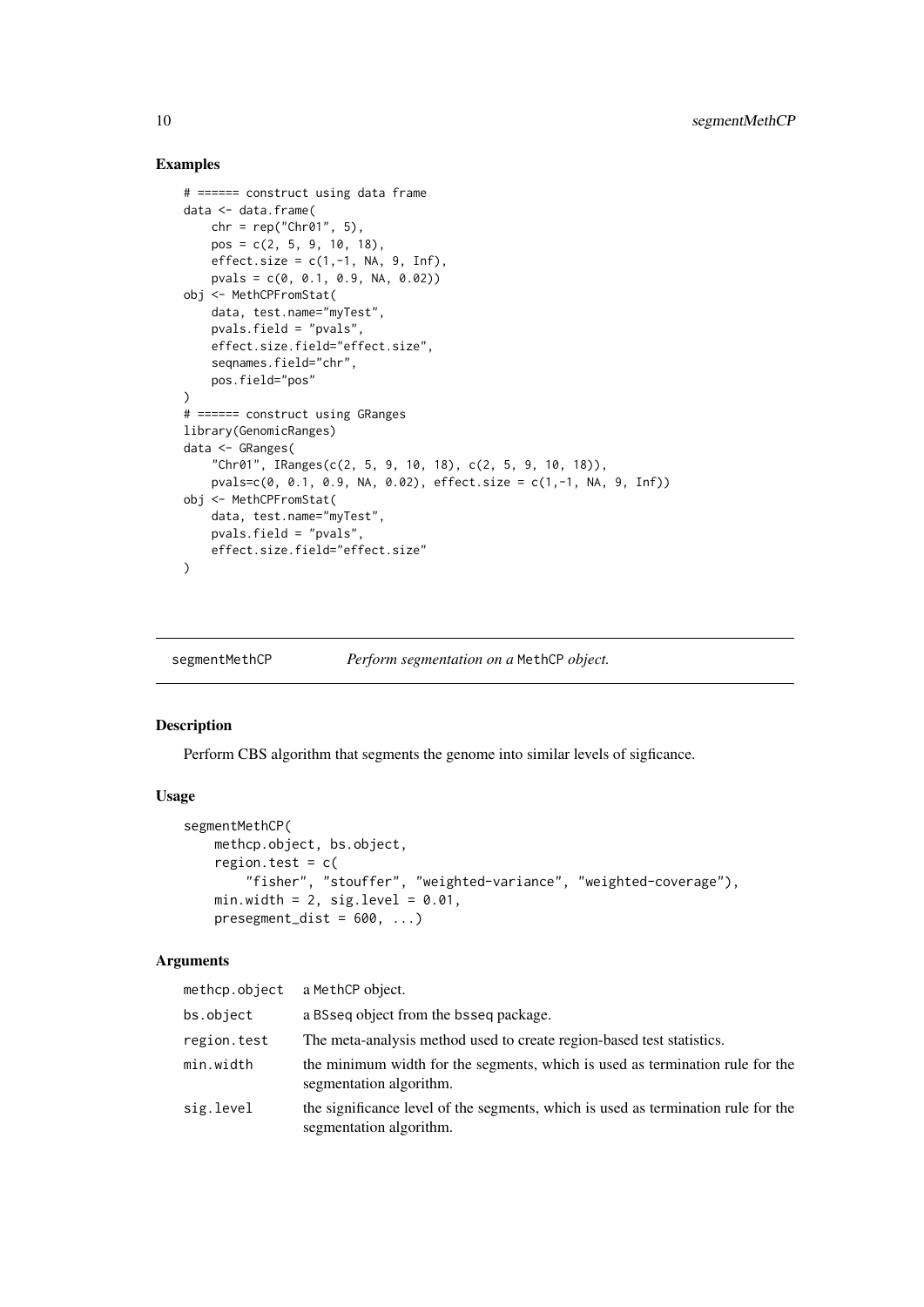#### segmentMethCP 11

presegment\_dist

the maximum distance between cytosines for the presegmentation.

... argument to be passed to segment function in DNAcopy package

#### Details

The MethCP object methcp.object can be generated from functions calcLociStat, calcLociStatTimeCourse, or methcpFromStat.

If region.test = "fisher", Fisher's combined probability test is used.

If region.test = stouffer Stouffer's test is applied.

If region.test = "weighted-variance" we use the variance of the test to combine per-cytosine based statistcis into a region-based statistic.

If region.test = "weighted-coverage" we use the coverage of the test to combine per-cytosine based statistcis into a region-based statistic.

#### Value

a MethCP object that is not segmented.

```
library(bsseq)
# Simulate a small dataset with 2000 cyotsine and 6 samples,
# 3 in the treatment group and 3 in the control group. The
# methylation ratio are generated using Binomial distribution
# with probability 0.3.
nC <- 2000
sim\_cov \leftarrow rnbinom(6*nC, 5, 0.5) + 5sim_M <- vapply(
   sim\_cov, function(x) rbinom(1, x, 0.3), FUN.VALUE = numeric(1))
sim\_cov \le matrix(sim_cov, ncol = 6)
sim_M < - matrix(sim_M, ncol = 6)
# methylation ratios in the DMRs in the treatment group are
# generated using Binomial(0.7)
DMRs <- c(600:622, 1089:1103, 1698:1750)
sim_M[DMRs, 1:3] <- vapply(
    sim_cov[DMRs, 1:3], function(x) rbinom(1, x, 0.7),
    FUN.VALUE = numeric(1))
# sample names
sample_names <- c(paste0("treatment", 1:3), paste0("control", 1:3))
colnames(sim_cov) <- sample_names
colnames(sim_M) <- sample_names
# create a bs.object
bs_object <- BSseq(gr = GRanges(
    seqnames = "Chr01", IRanges(start = (1:nC)*10, width = 1)),
    Cov = sim\_cov, M = sim_M,sampleNames = sample_names)
DMRs_pos <- DMRs*10
methcp_obj1 <- calcLociStat(
   bs_object,
    group1 = paste0("treatment", 1:3),
    group2 = paste0("control", 1:3),test = "DSS")
methcp_obj1 <- segmentMethCP(
```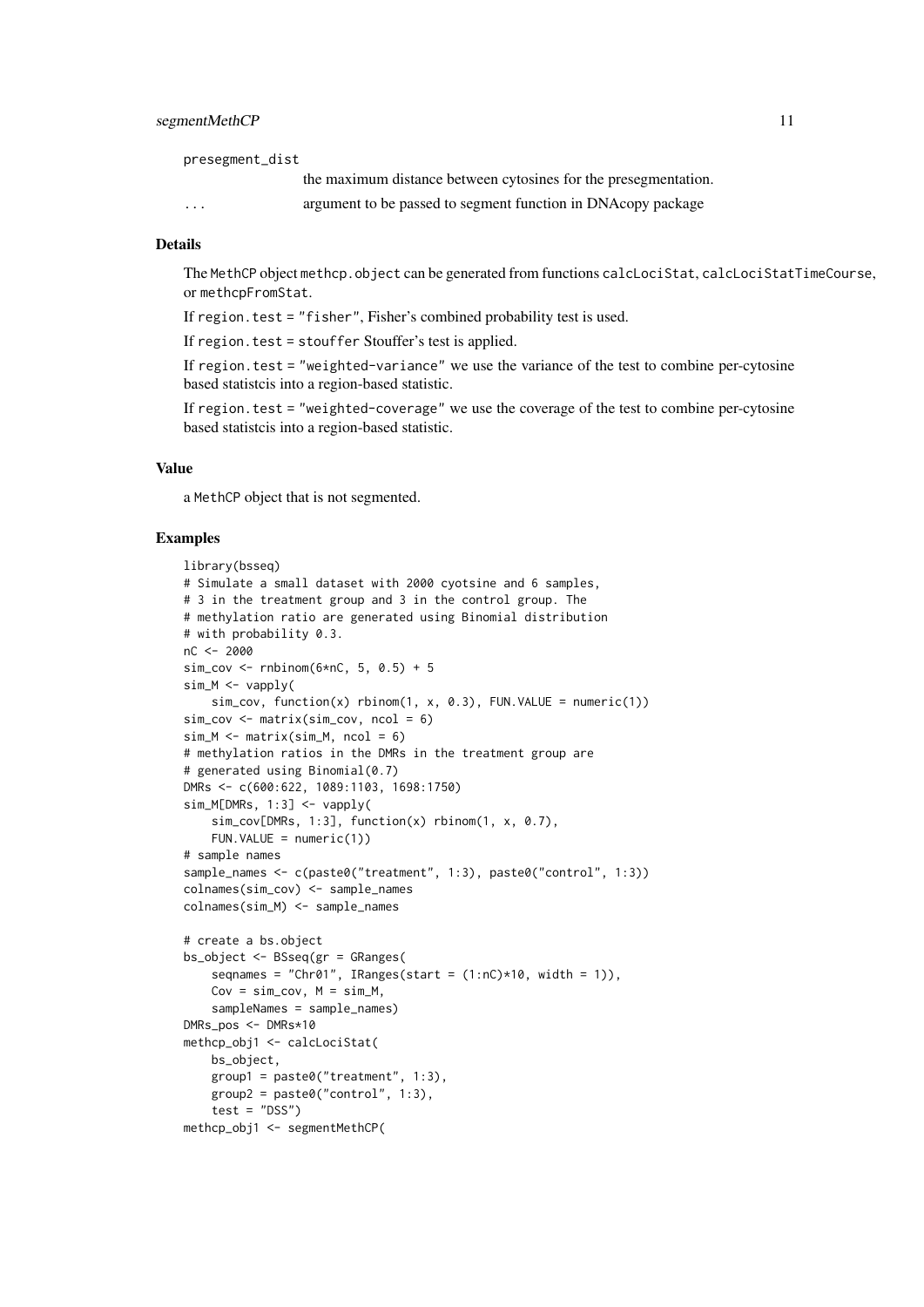```
methcp_obj1, bs_object,
region.test = "weighted-coverage")
```
show,MethCP-method *The show method*

#### Description

Print MethCP object information.

#### Usage

## S4 method for signature 'MethCP' show(object)

#### Arguments

object a MethCP object.

#### Value

No value will be returned.

<span id="page-11-0"></span>